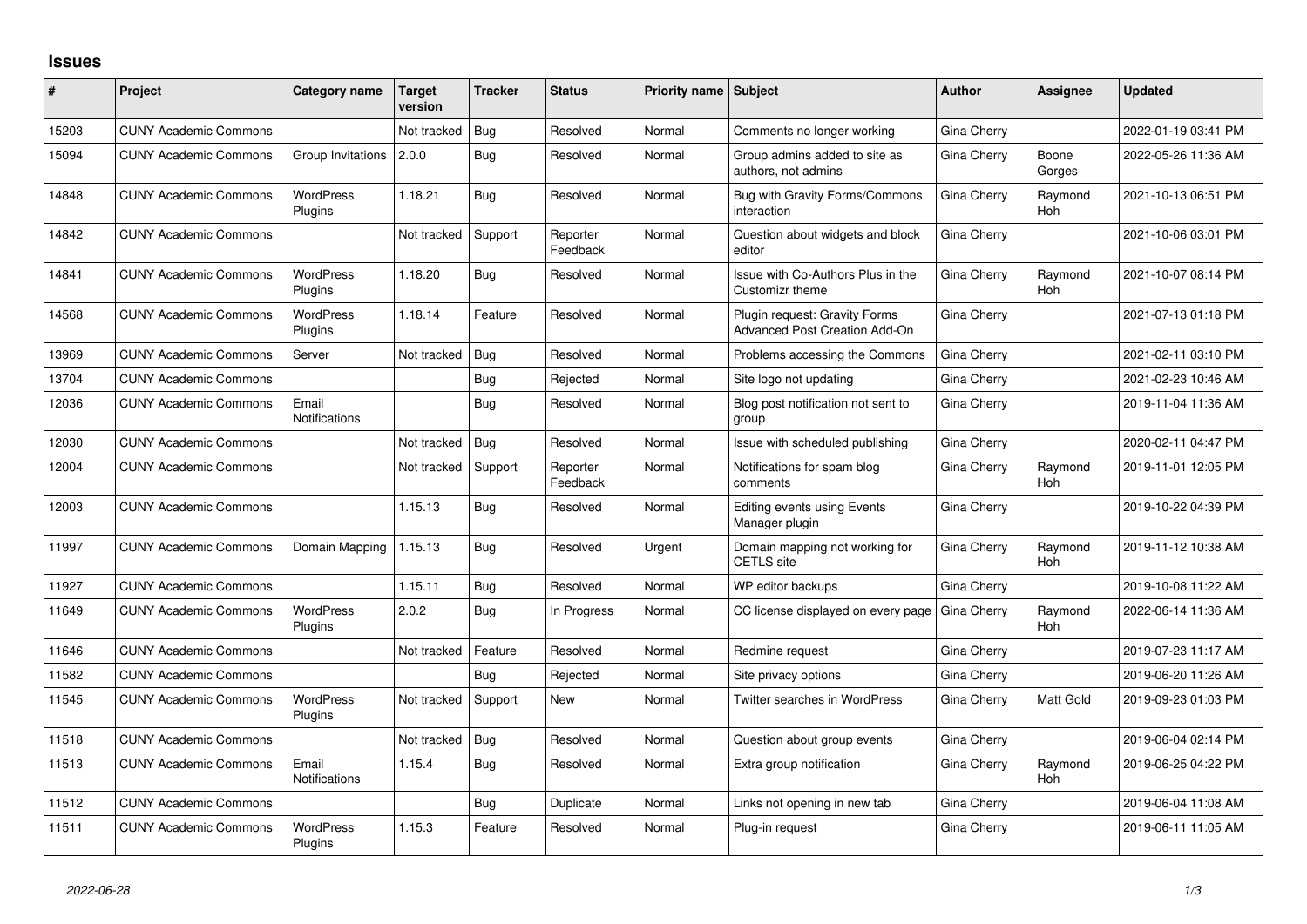| #     | Project                      | <b>Category name</b>          | <b>Target</b><br>version | <b>Tracker</b> | <b>Status</b> | Priority name Subject |                                                                              | Author             | Assignee        | <b>Updated</b>      |
|-------|------------------------------|-------------------------------|--------------------------|----------------|---------------|-----------------------|------------------------------------------------------------------------------|--------------------|-----------------|---------------------|
| 11508 | <b>CUNY Academic Commons</b> |                               | 1.15.3                   | Bug            | Resolved      | Normal                | Bug with "Send to Group"                                                     | Gina Cherry        |                 | 2019-06-11 10:31 AM |
| 11507 | <b>CUNY Academic Commons</b> |                               |                          | Bug            | Rejected      | Normal                | Apply layout to existing site?                                               | Gina Cherry        |                 | 2019-05-31 01:33 PM |
| 11501 | <b>CUNY Academic Commons</b> |                               | 1.15.3                   | Bug            | Resolved      | Normal                | Error message when editing post                                              | Gina Cherry        |                 | 2019-05-31 10:57 AM |
| 11488 | <b>CUNY Academic Commons</b> | <b>WordPress</b><br>Plugins   | 1.15.8                   | Bug            | Resolved      | Normal                | Co-authors plus plug-in                                                      | Gina Cherry        | Raymond<br>Hoh  | 2019-08-27 11:36 AM |
| 11451 | <b>CUNY Academic Commons</b> | Group Blogs                   | 1.16                     | Feature        | Resolved      | Normal                | 'Send to group' checkbox should<br>remain unchecked for saved draft<br>posts | Gina Cherry        | Boone<br>Gorges | 2019-12-04 10:51 AM |
| 11444 | <b>CUNY Academic Commons</b> |                               | 1.15.1                   | Bug            | Resolved      | Normal                | New site settings not saved                                                  | Gina Cherry        |                 | 2019-05-14 11:15 AM |
| 11441 | <b>CUNY Academic Commons</b> | Reply By Email                | 1.15.3                   | Bug            | Resolved      | Normal                | Blog/group comments                                                          | Gina Cherry        | Raymond<br>Hoh  | 2019-06-11 11:05 AM |
| 11398 | <b>CUNY Academic Commons</b> | Email<br><b>Notifications</b> | 1.15                     | Bug            | Resolved      | Normal                | Blog post notification emails are not<br>formatted                           | <b>Gina Cherry</b> | Raymond<br>Hoh  | 2019-05-07 03:22 PM |
| 11313 | <b>CUNY Academic Commons</b> | Spam/Spam<br>Prevention       | 1.17.7                   | Bug            | Resolved      | High                  | Overly aggressive spam filters                                               | Gina Cherry        | Raymond<br>Hoh  | 2020-11-05 04:30 PM |
| 11312 | <b>CUNY Academic Commons</b> | <b>WordPress</b><br>Plugins   | Not tracked              | Bug            | Resolved      | Normal                | Cannot add guest author to post                                              | Gina Cherry        |                 | 2019-04-11 09:56 PM |
| 11311 | <b>CUNY Academic Commons</b> | <b>WordPress</b><br>Plugins   | 1.14.11                  | Feature        | Resolved      | Normal                | Request for post expiration plug-in                                          | Gina Cherry        | Raymond<br>Hoh  | 2019-04-15 10:47 AM |
| 11160 | <b>CUNY Academic Commons</b> | Email<br><b>Notifications</b> | 1.14.8                   | Bug            | Resolved      | Normal                | Return of duplicate email<br>notifactions for blog comments                  | Gina Cherry        | Raymond<br>Hoh  | 2019-02-27 12:33 AM |
| 10847 | <b>CUNY Academic Commons</b> | <b>Blogs</b><br>(BuddyPress)  | 1.15                     | Feature        | Resolved      | Normal                | Select which blog posts are sent to<br>group                                 | Gina Cherry        | Boone<br>Gorges | 2019-04-23 03:54 PM |
| 10800 | <b>CUNY Academic Commons</b> | Email<br>Notifications        | 1.14.3                   | Bug            | Resolved      | Normal                | Duplicate email notifications on blog<br>comments                            | Gina Cherry        | Raymond<br>Hoh  | 2019-02-13 06:05 PM |
| 10645 | <b>CUNY Academic Commons</b> |                               | 1.13.13                  | Bug            | Resolved      | Normal                | Facebook link in groups                                                      | Gina Cherry        |                 | 2018-10-31 04:51 PM |
| 10561 | <b>CUNY Academic Commons</b> |                               | Not tracked              | Bug            | Resolved      | Urgent                | CETLS site redirecting to GC                                                 | Gina Cherry        |                 | 2018-10-23 10:50 AM |
| 10363 | <b>CUNY Academic Commons</b> |                               |                          | Bug            | Resolved      | Normal                | Domain mapping for CETLS site                                                | Gina Cherry        |                 | 2018-10-23 10:52 AM |
| 10075 | <b>CUNY Academic Commons</b> | Domain Mapping                | Not tracked              | Bug            | Resolved      | Urgent                | Problem with domain<br>mapping/redirection for CETLS site                    | Gina Cherry        |                 | 2018-12-10 03:50 PM |
| 9570  | <b>CUNY Academic Commons</b> | WordPress<br>Plugins          | 1.12.13                  | Bug            | Resolved      | Normal                | Guest authors in Co-Authors Plus<br>plug-in not working                      | Gina Cherry        | Boone<br>Gorges | 2018-05-01 06:10 PM |
| 8389  | <b>CUNY Academic Commons</b> | <b>WordPress</b><br>Plugins   | 1.11.6                   | Feature        | Resolved      | Normal                | Gravity Forms + Custom Post Types   Gina Cherry<br>plug-in                   |                    | Boone<br>Gorges | 2017-07-06 08:09 PM |
| 7944  | <b>CUNY Academic Commons</b> | <b>WordPress</b><br>Plugins   | 1.10.16                  | Feature        | Resolved      | Normal                | MailChimp plug-in                                                            | Gina Cherry        |                 | 2017-04-11 12:38 PM |
| 4850  | <b>CUNY Academic Commons</b> | WordPress<br>Plugins          | 1.8.16                   | Bug            | Resolved      | Immediate             | ACERT site is down                                                           | Gina Cherry        | Boone<br>Gorges | 2015-11-05 12:45 PM |